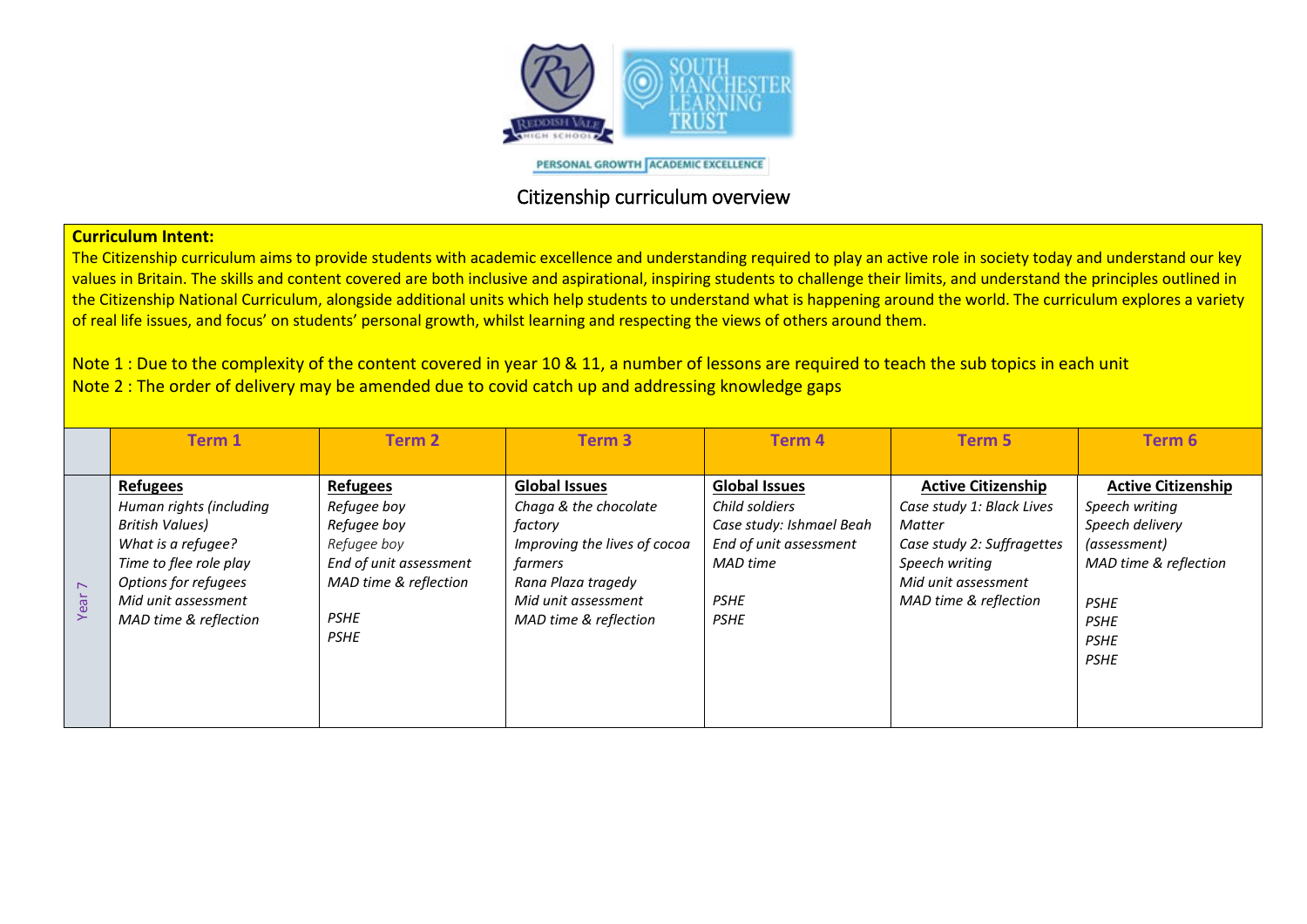| Year 8            | <b>Crime</b><br>Age of criminal responsibility<br>Age of criminal responsibility<br>debate<br>Young offenders<br>Sentencing & punishment<br>Mid unit assessment<br>MAD time & reflection | <b>Crime</b><br>Purpose of prison<br>The court system<br>You be the judge<br>End of unit assessment<br>MAD time & reflection<br><b>PSHE</b><br><b>PSHE</b>         | <b>Politics</b><br>Democracy<br>Parliament<br>Role of the monarchy<br>Mid unit assessment<br>MAD time & reflection         | <b>Politics</b><br>Political parties<br>Mock election<br>Mock election<br>End of unit assessment<br><b>MAD</b> time                                           | <b>PSHE</b><br><b>PSHE</b><br><b>Active Citizenship</b><br>Making change<br>Campaign methods<br>Campaign                                                                                                                                                                                               | <b>Active Citizenship</b><br>Campaign<br>Campaign (assessment)<br>MAD time & reflection<br><b>PSHE</b><br><b>PSHE</b><br><b>PSHE</b><br><b>PSHE</b>                                                                                                                                                    |
|-------------------|------------------------------------------------------------------------------------------------------------------------------------------------------------------------------------------|--------------------------------------------------------------------------------------------------------------------------------------------------------------------|----------------------------------------------------------------------------------------------------------------------------|---------------------------------------------------------------------------------------------------------------------------------------------------------------|--------------------------------------------------------------------------------------------------------------------------------------------------------------------------------------------------------------------------------------------------------------------------------------------------------|--------------------------------------------------------------------------------------------------------------------------------------------------------------------------------------------------------------------------------------------------------------------------------------------------------|
| $\sigma$<br>Year: | Human rights in action<br>Leadership styles<br><b>Human Rights</b><br>Right to equality<br>Right to life<br>Freedom from slavery<br>Right to privacy                                     | Human rights in action<br>Right to seek safety<br>Freedom of speech<br>Right to public assembly<br>Right to education<br>Right to a family<br>Our responsibilities | <b>Human rights in action</b><br>Communities<br>Religious understanding<br>Changing UK population<br>Migration<br>Identity | Living in modern Britain<br><b>Discrimination</b><br>Discrimination & law<br>Community cohesion<br>Human rights<br>Human rights documents<br>Political rights | Living in modern Britain<br>Legal rights<br><b>Employment rights</b><br>Consumer rights<br><b>Balancing rights</b><br>Local councils                                                                                                                                                                   | <b>Current issues</b><br>At the discretion of the<br>class teacher - based<br>upon current affairs                                                                                                                                                                                                     |
| Year 10           | Democracy at work in the<br><b>UK</b><br>Elections<br>Voting systems<br>Political parties<br>MPS<br>Power<br>Parliament<br>Law making                                                    | Democracy at work in<br>the UK<br>Is the UK democratic?<br>House of Lords reform<br>Governing the UK<br>Devolution<br><b>Budgets</b>                               | How the law works<br>What is law?<br>Criminal vs. civil<br>Civil disputes<br><b>CJS</b><br>CPS<br>Criminal courts          | How the law works<br>Sentencing<br>Youth Justice<br>Prison<br>Reoffending<br>Crime reduction<br>Citizens' responsibilities                                    | Paper 1 mock exam<br>preparation<br>This unit focuses on<br>recapping key content and<br>exam practice in<br>preparation for the paper<br>1 mock exam. The<br>introduction of this unit<br>has demonstrated a real<br>impact on knowledge<br>retention of paper 1<br>content for the year 11<br>exams. | Paper 1 mock exam<br>preparation<br>This unit focuses on<br>recapping key content and<br>exam practice in<br>preparation for the paper<br>1 mock exam. The<br>introduction of this unit<br>has demonstrated a real<br>impact on knowledge<br>retention of paper 1<br>content for the year 11<br>exams. |